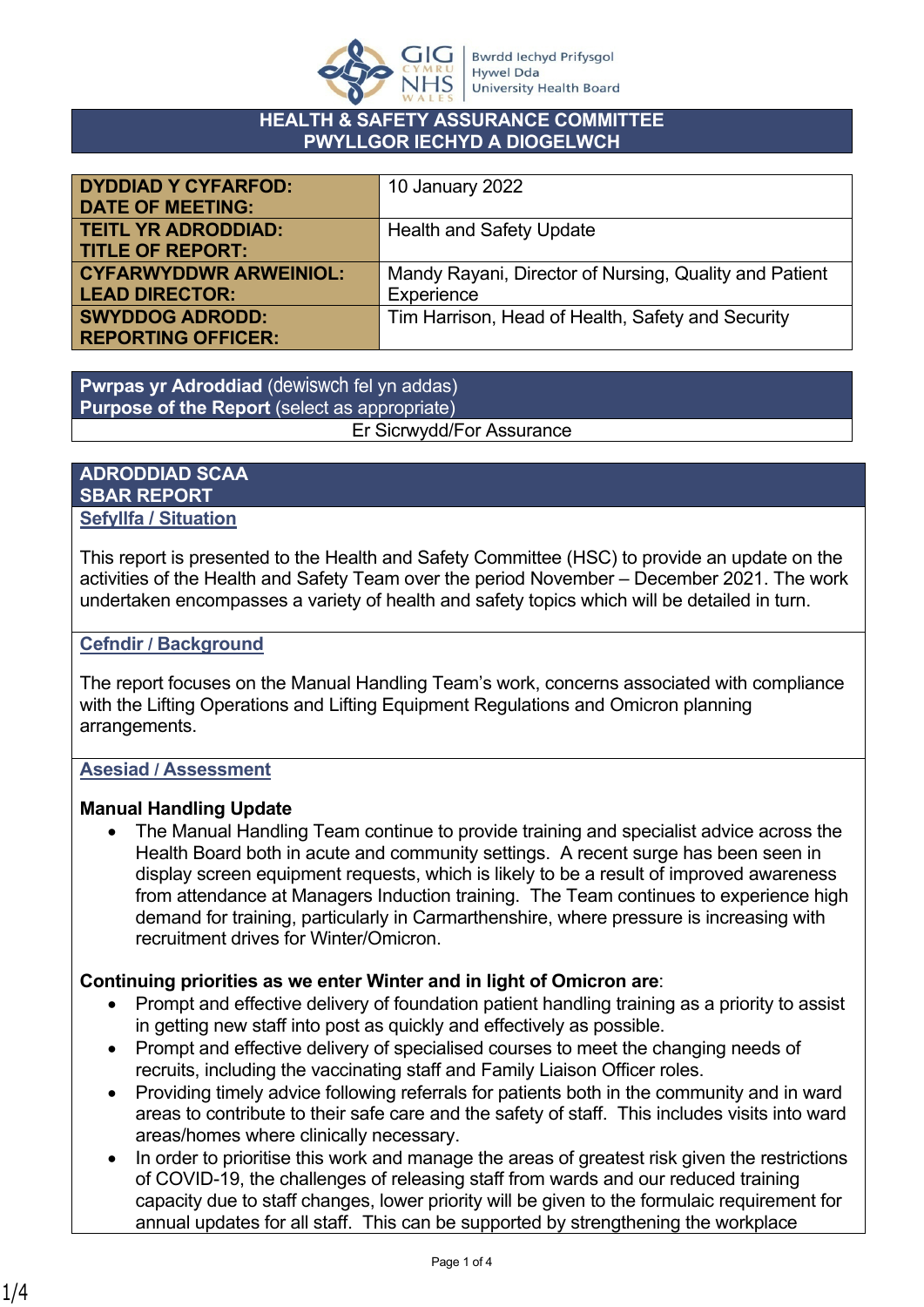assessor base, to assist with supporting employees ongoing competency in their ward area.

 The Manual Handling Team is also continuing to balance the need for training/assessment visits against the risks of spreading infection and will only enter clinical areas when necessary. The Team will also only train where the need to provide training outweighs the risk of asking staff to be released from wards to come in to a training environment and mix with other clinical areas, etc.

# **Bariatric Management**.

The Manual Handling Team continues to work to improve the awareness of staff regarding access to bariatric equipment. Although pathways exist for this, staff awareness remains quite poor. The Team is continuing to work with the Manual Handling Co-ordinator who has recently been tasked with developing a more robust bariatric care pathway and in the meantime has undertaken the following:

- Issuing ward notices inclusive of flowcharts to follow for equipment requisition.
- Increasing the dedicated time on foundation training to include more detail on bariatric care for all new staff.
- Creating an in house bariatric study day in Spring 2022.

# **Servicing and Inspection of Hoists**

The Head of Health, Safety and Security outlined concerns relating to the current rate of compliance with Lifting Operations & Lifting Equipment Regulations 1998 (LOLER) and its Approved Code Of Practice to the Medical Device Group (MDG) in December 2021. Under these regulations, hoists should be LOLER inspected every 6 months and undergo Pre Planned Maintenance (PPM) every year.

Current hoist compliance (for LOLER and PPM) at the end of November 2021 across the Health Board stood at 67.67% broken down as follows:

| <b>Bronglais General Hospital (BGH)</b> | 96.72% |
|-----------------------------------------|--------|
| Glangwili General Hospital (GGH)        | 66.18% |
| Prince Phillip Hospital (PPH)           | 73.33% |
| Withybush General Hospital (WGH)        | 52 38% |

The report noted that hoists out of LOLER inspections and/or PPM dates are in breach of the LOLER regulations and present a potential risk to the patients being handled as well as presenting potential risks to staff involved in using the equipment and risks relating to:

- Health & Safety Executive (HSE) enforcement for breach.
- Cost to the NHS for managing subsequent injuries, impact on length of stay, etc.
- Inability to defend civil claims from injured patients.
- Inability to defend civil claims from staff, sick leave and associated cover costs.

The report noted that hoists sit in the Medium risk category for servicing and inspection with the nominal Health Board target for Medium risk category devices being 75%.

The Medical Devices Group discussed the report and noted that:

- The LOLER checks and hoist servicing (PPM) arrangements are achieved via an external contract with Drive Devilbiss.
- Medium category risks targets are nominal. Clinical Engineering aims for 100% across all categories and the Health Board has established the nominal target of 75% across all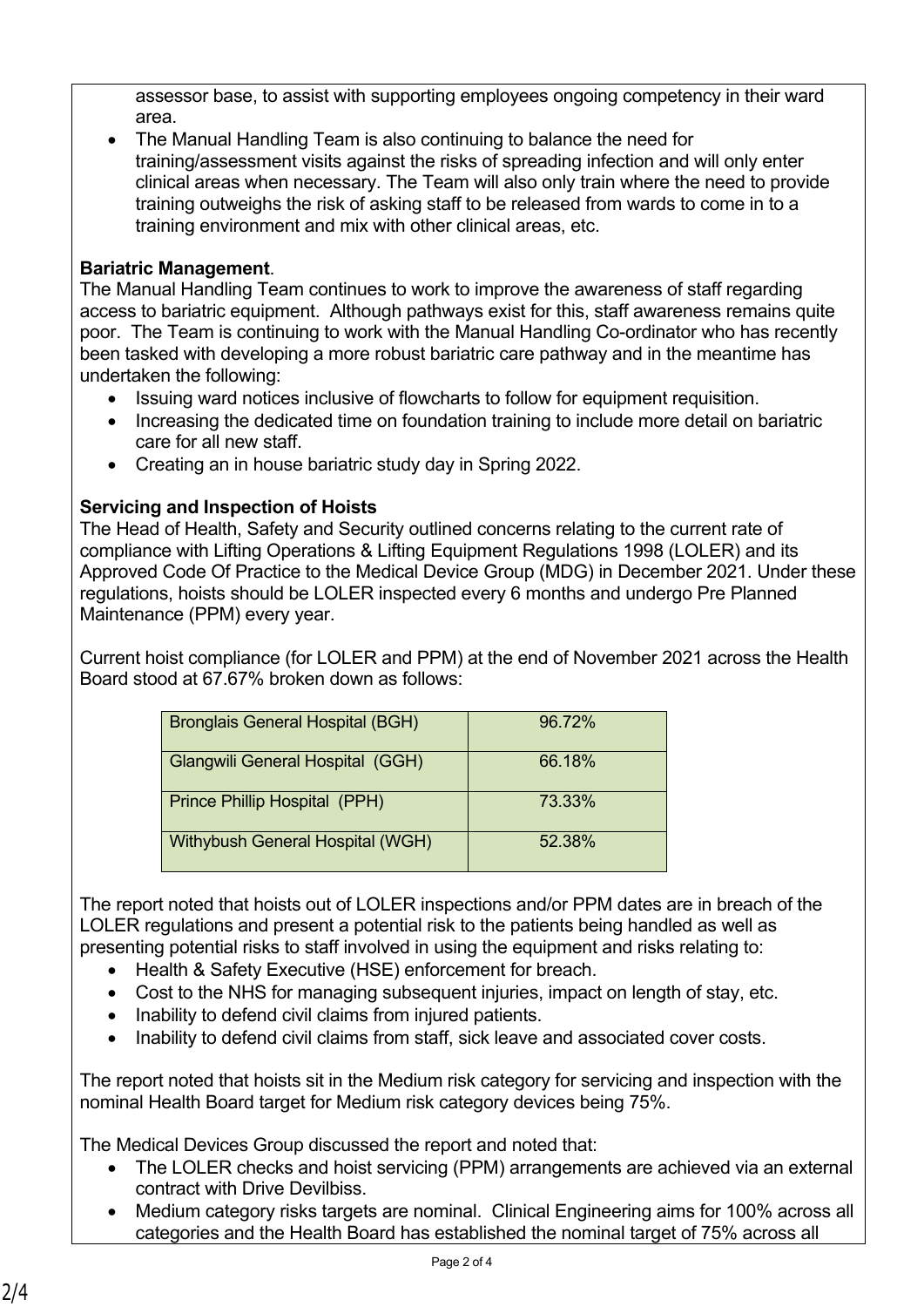Medium risk items in order to ensure 100% compliance with High risk items (e.g. ventilators). It was further noted that this is an external contract and as such, every effort is made to achieve 100% compliance, and that resetting a nominal target would make little difference to the outcome.

 There is a clear, internationally recognised system for risk categorising devices which places hoists in the Medium risk category.

Reasons were presented for not meeting full LOLER and PPM compliance rates performance including access to hoists, e.g.:

- in clinical use and not available, no longer present on the ward, having been moved without informing Clinical Engineering/Drive Devilbiss;
- unable to gain access due to COVID-19 restrictions;
- equipment cannot be found;
- staff not informing Clinical Engineering/Drive Devilbiss that hoists are out of date (noting devices are tracked however this is a 2-way flow of information);
- hoists have been removed from service without informing Clinical Engineering/updating the inventory.

The Chair of the MDG welcomed the discussion as a practical demonstration of the issues that arise in a system that cannot guarantee timely maintenance of all equipment, noting rates for Medium and Low risk categories devices have been reported regularly, and that these categories do not equate to "no" risk.

Following lengthy discussion, the Group agreed that the Chair should discuss the issues raised with senior colleagues across a number of Health Board functions and agenda further discussion on this issue at the next MDG meeting in February 2022.

### **Omicron – COVID-19 Pandemic**

The Health and Safety Team has continued to provide support for Directorates in relation to their management arrangements against COVID-19; this includes the following that has increased the demands more recently on the team:

- Provision of advice on respiratory protective equipment.
- Provision of Fit tester training for certain departments.
- Half mask training and developing guidance for chemical vapour filters.
- Developing and issuing user guides for new powered air hood system.
- Social distancing audits.

### **Argymhelliad / Recommendation**

For the Health & Safety Committee to gain assurance that work has progressed, and improvements have been made in relation to the health and safety themes as detailed within the report.

| Amcanion: (rhaid cwblhau)<br><b>Objectives: (must be completed)</b> |                                                          |
|---------------------------------------------------------------------|----------------------------------------------------------|
| <b>Committee ToR Reference:</b>                                     | 2.1 Provide assurance around the UHB arrangements        |
| Cyfeirnod Cylch Gorchwyl y Pwyllgor:                                | for ensuring the health, safety, welfare and security of |
|                                                                     | all employees and of those who may be affected by        |
|                                                                     | work-related activities, such as patients, members of    |
|                                                                     | the public, volunteers contractors etc.                  |
| Cyfeirnod Cofrestr Risg Datix a Sgôr                                | 718 Health and Safety Management                         |
| Cyfredol:                                                           |                                                          |